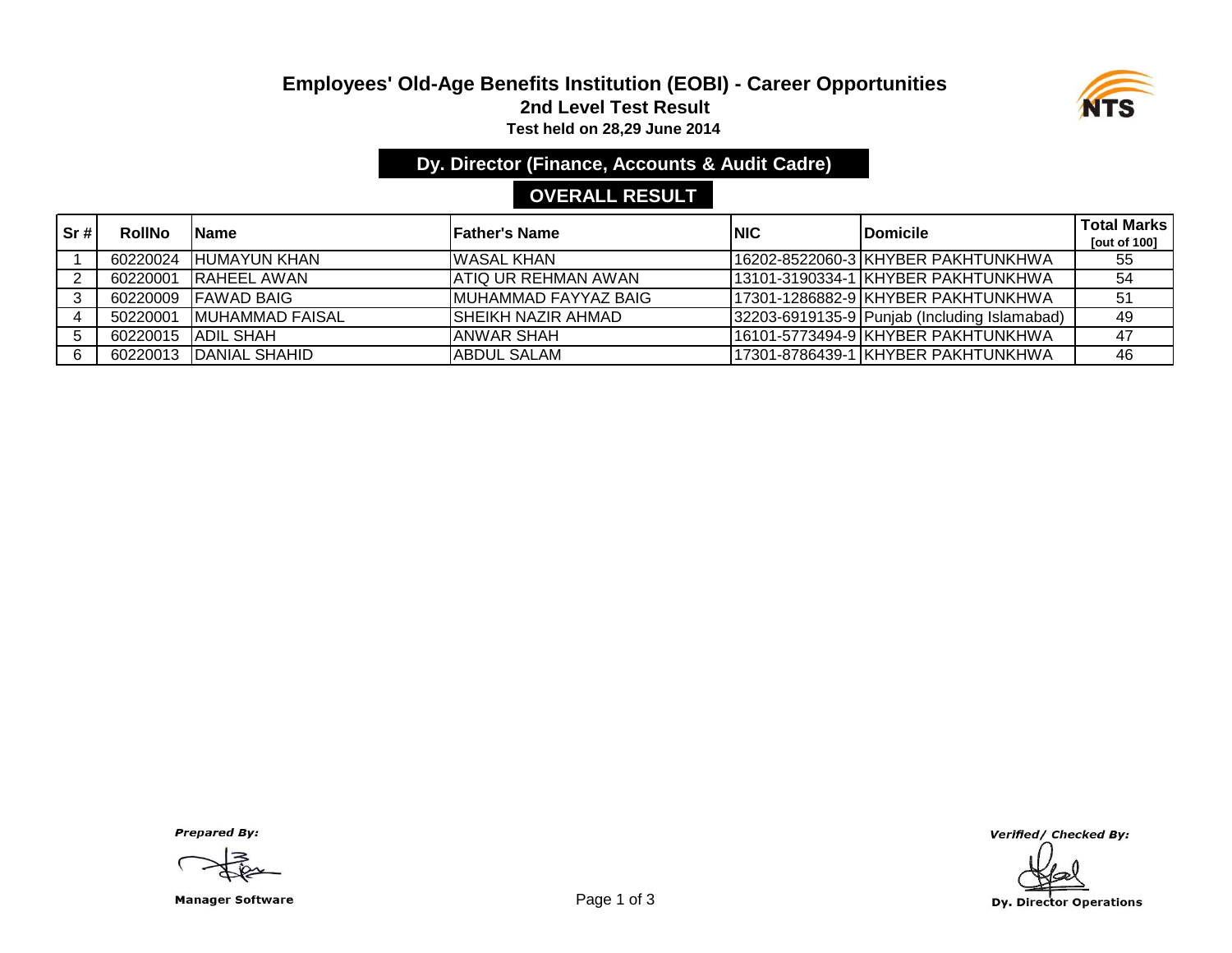#### **Employees' Old-Age Benefits Institution (EOBI) - Career Opportunities 2nd Level Test Result Test held on 28,29 June 2014**



## **Dy. Director (Finance, Accounts & Audit Cadre)**

## **KHYBER PAKHTUNKHWA**

| Sr# | <b>RollNo</b> | <b>IName</b>         | lFather's Name        | <b>INIC</b>      | <b>Total Marks</b><br><b>Tout of 1001</b> |
|-----|---------------|----------------------|-----------------------|------------------|-------------------------------------------|
|     | 60220024      | <b>IHUMAYUN KHAN</b> | IWASAL KHAN           | 116202-8522060-3 | -55                                       |
| ົ   | 60220001      | <b>IRAHEEL AWAN</b>  | IATIQ UR REHMAN AWAN  | 113101-3190334-1 | -54                                       |
| ◠   | 60220009      | <b>IFAWAD BAIG</b>   | IMUHAMMAD FAYYAZ BAIG | 117301-1286882-9 | 51                                        |
|     | 60220015      | <b>JADIL SHAH</b>    | IANWAR SHAH           | 116101-5773494-9 | -47                                       |
| 5   | 60220013      | IDANIAL SHAHID       | ABDUL SALAM           | l17301-8786439-1 | 46                                        |

**Prepared By:** 

Manager Software **Example 2 of 3** 

Verified/ Checked By: